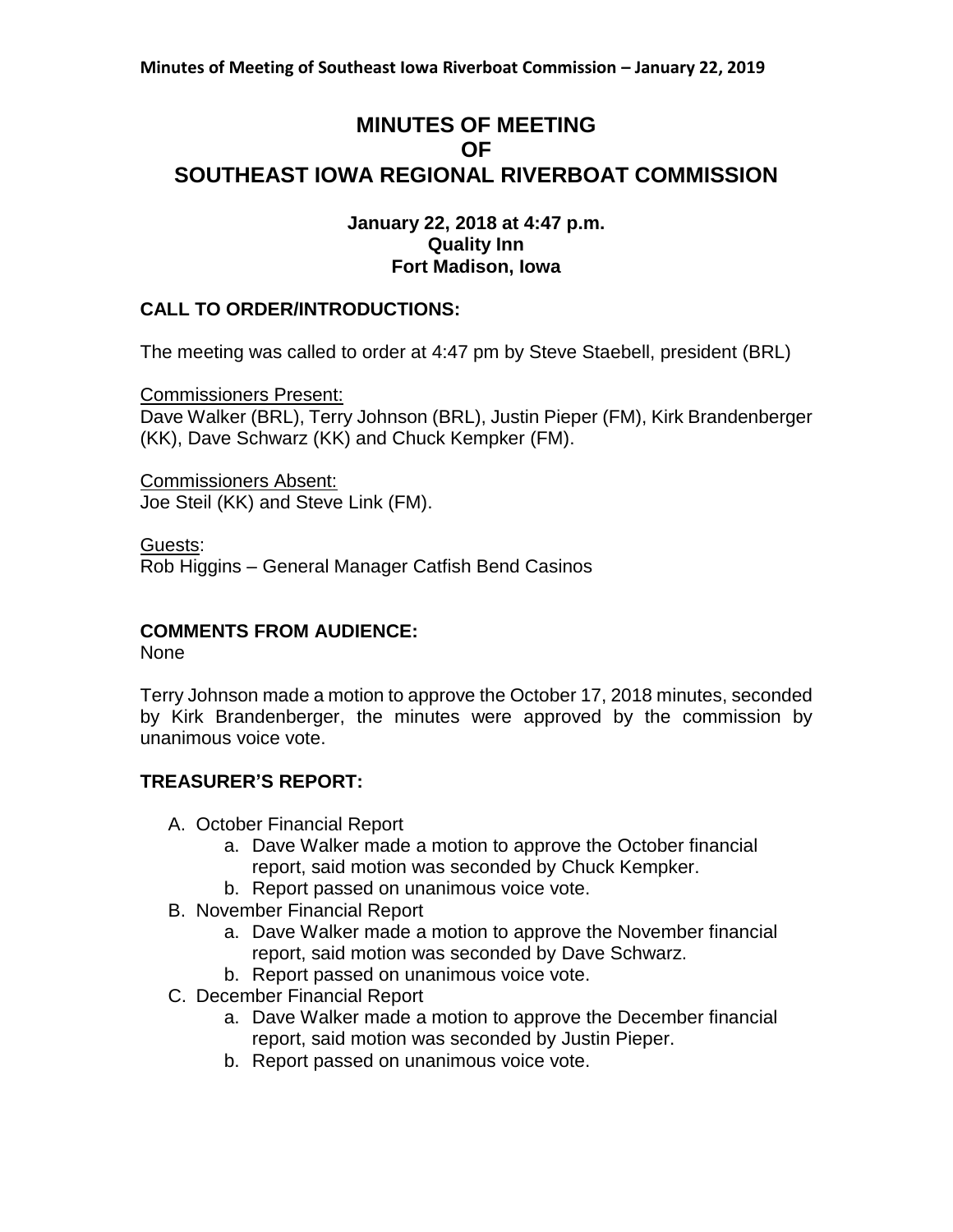#### **Minutes of Meeting of Southeast Iowa Riverboat Commission – January 22, 2019**

### **CATFISH BEND CASINOS L.C. REPORT:**

Rob Higgins, provided the commissioners the January 2019 brochures. Higgins indicated that the casino had a strong end of the year. Discussed how business is driven by the weather and how he was happy with the finish.

January started out well, but due to weather revenue was a little slower than desired. Despite the bad weather, revenue was the same as last year.

Discussed various promotions the casino was running such as the Inch of snow contest and the Jewelry Give away with Becker Jewelers.

Higgins discussed the very successful Christmas shows that were put on at the Casino - Diamond Rio and Jimmy Pardo. Both shows were sold out.

#### Legislation: Sport Betting

In anticipation of the legalization of sports betting, the Casino is looking for a  $3<sup>rd</sup>$ party vendor to run the sports betting. They are currently negotiating with a couple of companies, but they have not decided on one vendor at this time. The Casino is also exploring options as to where the sports betting would be housed. Hopefully by July 1, law to be passed.

The Casino will be before the IRGC Commission on March 4-5 for the approval of our license.

### **OTHER BUSINESS:**

#### **A. Letter of Appointment from Entities**

Steve Staebell received letters of appointment from all entities, except Fort Madison

#### **B. 2018 Audit.**

The 2018 Audit was reviewed and discussed. Dave Walker made a motion to accept the Audit Report, Terry Johnson seconded said motion and the Motion Carried by unanimous voice vote.

# **C. Election of Officers**

The nominations for the election of officers was opened to the Commission.

Chuck Kempker nominated the current slate of officers to remain in their existing roles. Justin Pieper seconded the nomination. The slate passed by unanimous voice vote. Therefore, the following were elected as officers for the Commission: